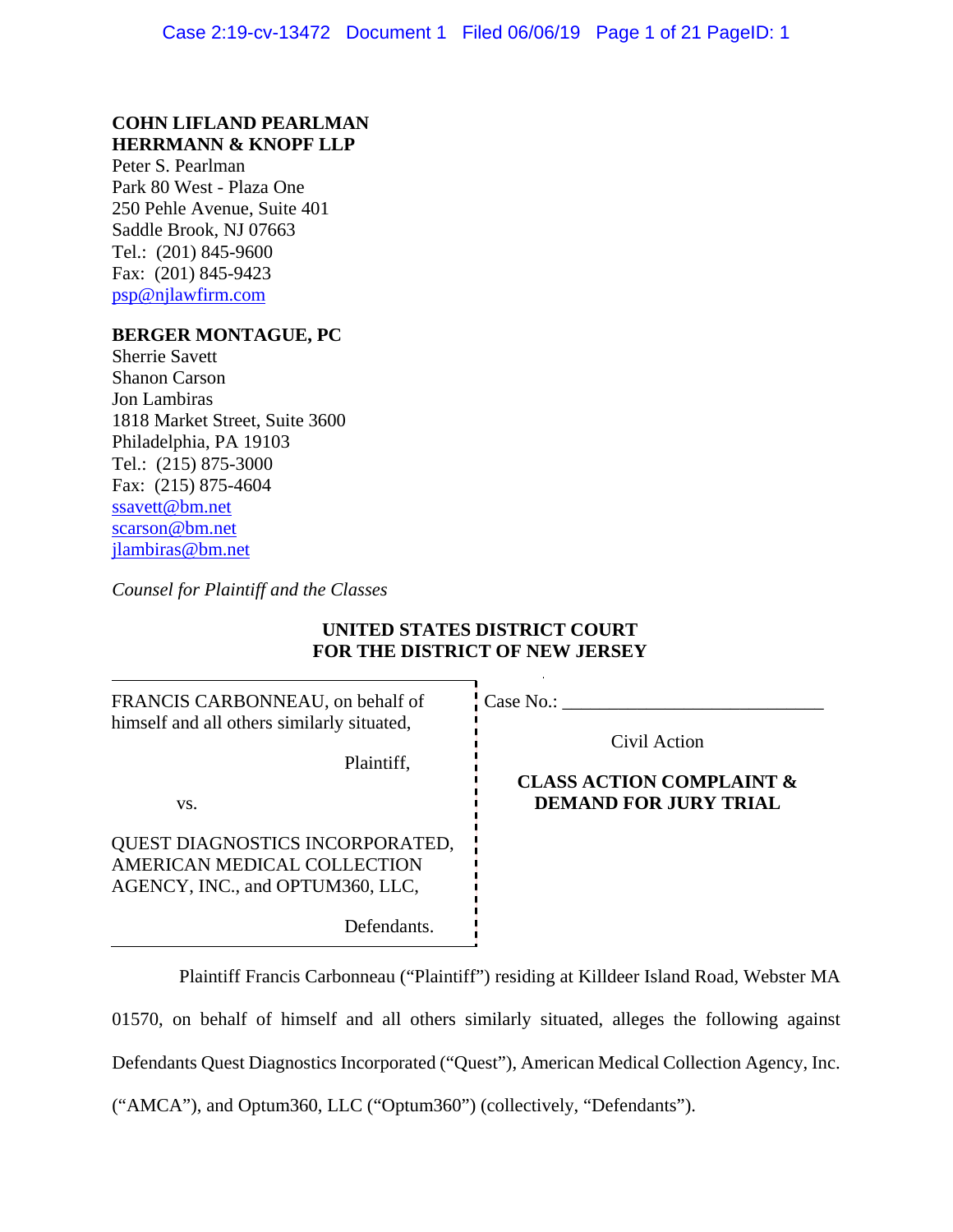## **I. INTRODUCTION**

1. This is a data breach class action on behalf of 11.9 million patients whose sensitive personal information was accessed by computer hackers in a cyber-attack (the "Data Breach"). Information compromised in the Data Breach includes Social Security numbers, financial information (*e.g.*, credit card numbers and bank account information), medical information, other protected health information as defined by the Health Insurance Portability and Accountability Act of 1996 ("HIPAA"), and additional personal information (collectively, "Sensitive Information").

2. Plaintiff brings this class action lawsuit on behalf of a Nationwide Class and a Massachusetts Sub-Class (together, the "Classes") to address Defendants' inadequate safeguarding of class members' Sensitive Information.

3. Armed with the Sensitive Information accessed in the Data Breach, data thieves can commit a variety of crimes including, *e.g*., opening new financial accounts in class members' names, taking out loans in class members' names, using class members' names to obtain medical services, using class members' information to obtain government benefits, filing fraudulent tax returns using class members' information, obtaining driver's licenses in class members' names but with another person's photograph, and giving false information to police during an arrest.

4. As a result of the Data Breach, Plaintiff and class members have been exposed to a heightened and imminent risk of fraud and identity theft. Plaintiffs and class members must now and in the future closely monitor their financial accounts to guard against identity theft.

5. Plaintiff and class members may also incur out of pocket costs for, *e.g.*, purchasing credit monitoring services, credit freezes, credit reports, or other protective measures to deter and detect identity theft.

6. Plaintiff seeks to remedy these harms on behalf of himself and all similarly-situated individuals whose Sensitive Information was accessed during the Data Breach.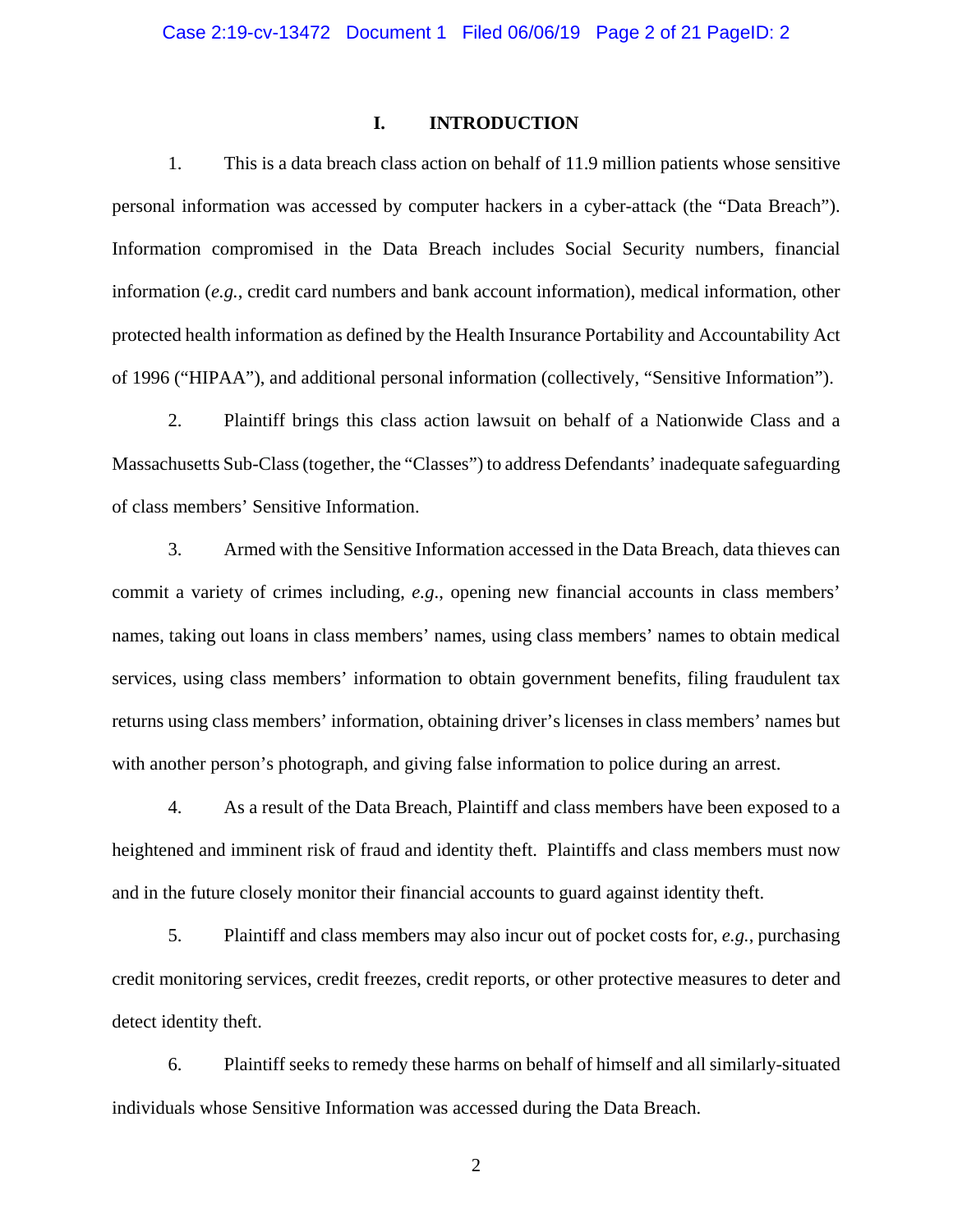### Case 2:19-cv-13472 Document 1 Filed 06/06/19 Page 3 of 21 PageID: 3

7. Plaintiff seeks remedies including but not limited to compensatory damages, reimbursement of out-of-pocket costs, and injunctive relief including improvements to Defendants' data security systems, future annual audits, and free credit monitoring services funded by Defendants.

## **II. PARTIES**

8. Plaintiff Francis Carbonneau is an individual residing in Massachusetts. He has been a patient of Quest within the past year. His Sensitive Information, on information and belief, was compromised in the data breach.

9. Defendant Quest Diagnostics Inc. is incorporated in Delaware. Its principal place of business is in Secaucus, New Jersey.

10. Defendant American Medical Collection Agency, Inc. ("AMCA") is incorporated in Minnesota. Its principal place of business is in Elmsford, New York.

11. Defendant Optum360, LLC is incorporated in Delaware. Its principal place of business is in Eden Prairie, Minnesota.

## **III. JURISDICTION AND VENUE**

12. This Court has subject matter jurisdiction under the Class Action Fairness Act, 28 U.S.C. § 1332(d) because this is a class action involving more than 100 class members, the amount in controversy exceeds \$5 million exclusive of interest and costs, and many members of the class are citizens of states different from Defendants.

13. This Court has personal jurisdiction over Defendants because Defendants conduct business in and throughout New Jersey, and the wrongful acts alleged in this Complaint were committed in New Jersey, among other venues.

14. Venue is proper in this District pursuant to 28 U.S.C. § 1391(b)(2) because a substantial part of the events giving rise to Plaintiff's claims occurred in this District. Venue is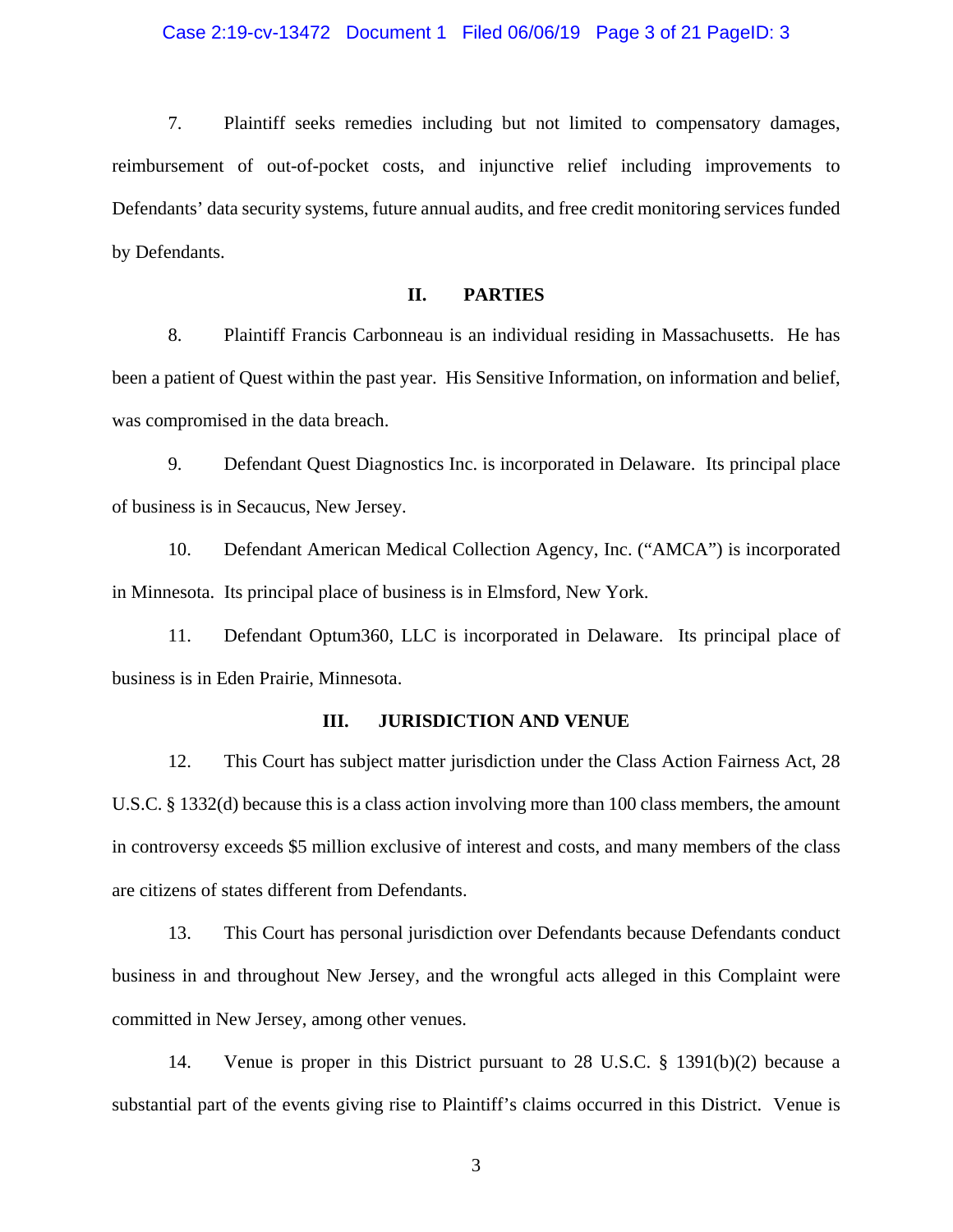also proper pursuant to 28 U.S.C. § 1391(b)(1) because Defendant Quest is headquartered in this District and all defendants are residents for venue purposes because they regularly transact business here. Further, venue is proper under 28 U.S.C. § 1391(b)(3) because all Defendants are subject to personal jurisdiction in this District.

# **IV. FACTUAL ALLEGATIONS**

15. Quest is the world's leading provider of medical diagnostic testing services. It

performs medical tests that aid in the diagnosis or detection of diseases, and that measure the

progress of or recovery from a disease.

16. On June 3, 2019, Quest publicly announced the following, in relevant part, in a

Form 8-K filed with the Securities and Exchange Commission:

On May 14, 2019, American Medical Collection Agency (AMCA), a billing collections vendor, notified Quest Diagnostics Incorporated ("Quest Diagnostics") and Optum360 LLC, Quest Diagnostics' revenue cycle management provider, of potential unauthorized activity on AMCA's web payment page. . . . AMCA has informed Quest Diagnostics and Optum360 that:

- between August 1, 2018 and March 30, 2019 an unauthorized user had access to AMCA's system that contained information that AMCA had received from various entities, including Quest Diagnostics, and information that AMCA collected itself;
- the information on AMCA's affected system included **financial information (***e.g.***, credit card numbers and bank account information), medical information and other personal information (e.g., Social Security Numbers)**; [and]
- as of May 31, 2019, AMCA believes that the number of Quest Diagnostics patients whose information was contained on AMCA's affected system was approximately **11.9 million people** . . . .

17. Defendant AMCA failed to properly safeguard class members' Sensitive Information, allowing hackers to access their Sensitive Information for eight months. AMCA also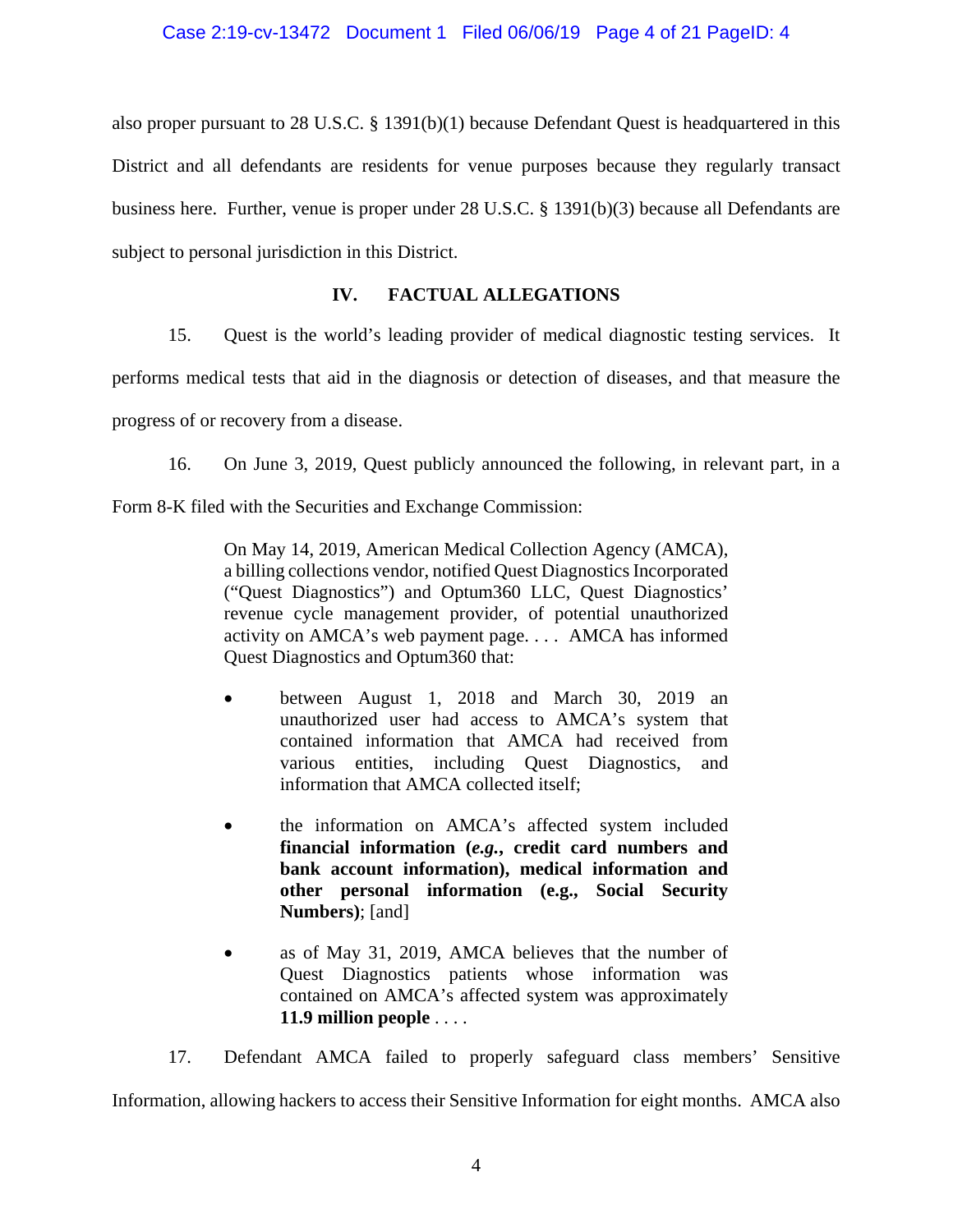#### Case 2:19-cv-13472 Document 1 Filed 06/06/19 Page 5 of 21 PageID: 5

failed to properly monitor its systems. Had it properly monitored its systems, it would have discovered the intrusion much sooner than eight months after the breach began.

18. Defendant Quest failed to properly monitor its vendors – Defendant Optum360 and its sub-vendor Defendant AMCA – to ensure that proper data security safeguards were being implemented by those vendors throughout the breach period. Defendant Optum360 failed to properly monitor its vendor, Defendant AMCA, to ensure that proper data security safeguards were being implemented during the breach period.

19. Defendants had obligations created by HIPAA, industry standards, common law, and representations made to class members, to keep class members' Sensitive Information confidential and to protect it from unauthorized access and disclosure.

20. Plaintiff and class members provided their Sensitive Information to Quest with the reasonable expectation and mutual understanding that Quest and any business partners to which Quest disclosed the Sensitive Information would comply with their obligations to keep such information confidential and secure from unauthorized access.

21. Indeed, Quest promised patients that it will keep their Sensitive Information confidential, stating in its Notice of Privacy Practices that it is "committed to protecting the privacy of your identifiable health information."1 Quest's Notice of Privacy Practices also acknowledged that Quest is subject to HIPAA.<sup>2</sup>

22. Quest further stated in its Notice of Privacy Practices that its vendors maintain adequate data security over patient data, stating:

> We may provide your PHI [Private Health Information] to other companies or individuals that need the information to provide

l

<sup>1</sup> *See* https://www.questdiagnostics.com/home/privacy-policy/notice-privacy-practices.html.

<sup>2</sup> *Id*.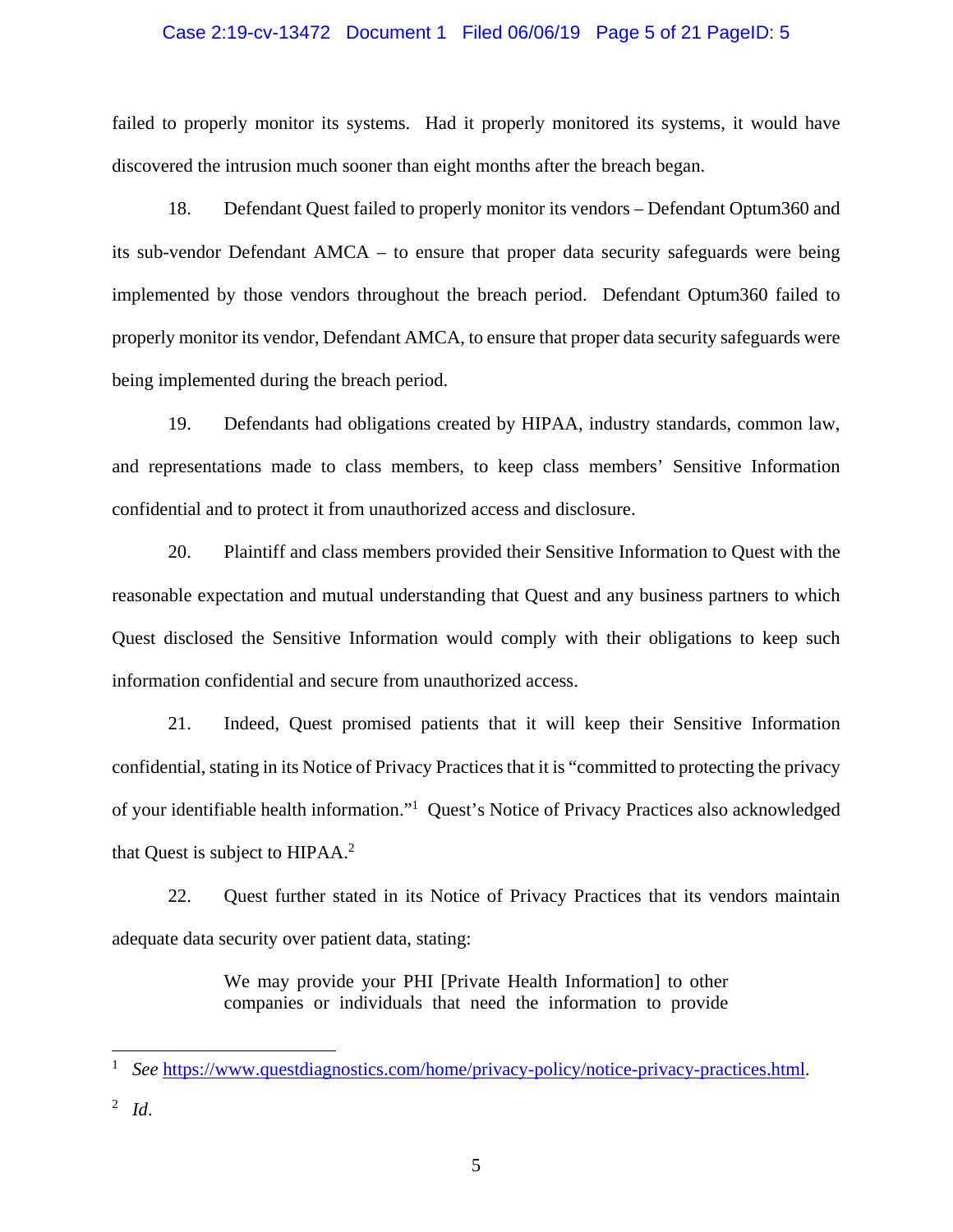services to us. These other entities, known as "business associates," are required to maintain the privacy and security of PHI.<sup>3</sup>

23. Defendants' data security obligations were particularly important given the substantial increase in data breaches in the healthcare industry preceding the date of the breach. The increase in data breaches, and attendant risk of future breaches, was widely known to the public and to anyone in Defendants' industries, including Defendants.

# **1. Defendants' Data Security Failures and HIPAA Violations**

24. Defendants' data security failures demonstrate that they failed to honor their duties and promises by not:

- a. Maintaining an adequate data security system to reduce the risk of data breaches and cyber-attacks;
- b. Adequately protecting patients' Sensitive Information;
- c. Properly monitoring their own data security systems for existing intrusions;
- d. Ensuring that their vendors employed reasonable data security procedures;
- e. Ensuring the confidentiality and integrity of electronic protected health information ("PHI") they created, received, maintained, and/or transmitted, in violation of 45 C.F.R. § 164.306(a)(1);
- f. Implementing technical policies and procedures for electronic information systems that maintain electronic PHI to allow access only to those persons or software programs that have been granted access rights in violation of 45 C.F.R. § 164.312(a)(1);
- g. Implementing policies and procedures to prevent, detect, contain, and correct security violations in violation of 45 C.F.R.  $\S$  164.308(a)(1)(i);

 $\overline{a}$ 3 *Id*.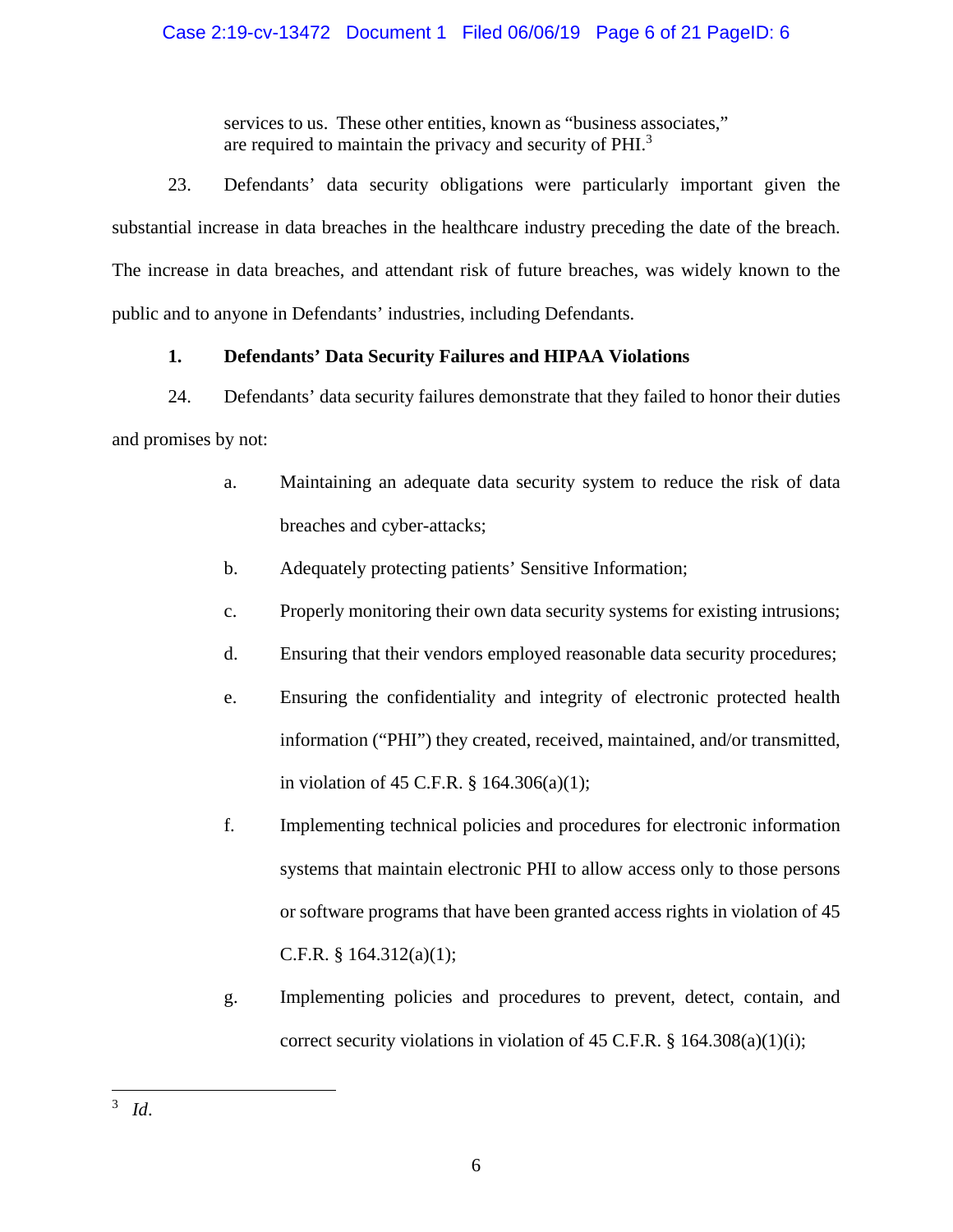## Case 2:19-cv-13472 Document 1 Filed 06/06/19 Page 7 of 21 PageID: 7

- h. Implementing procedures to review records of information system activity regularly, such as audit logs, access reports, and security incident tracking reports in violation of 45 C.F.R.  $\S$  164.308(a)(1)(ii)(D);
- i. Protecting against reasonably anticipated threats or hazards to the security or integrity of electronic PHI in violation of 45 C.F.R. § 164.306(a)(2);
- j. Protecting against reasonably anticipated uses or disclosures of electronic PHI that are not permitted under the privacy rules regarding individually identifiable health information in violation of 45 C.F.R.  $\S$  164.306(a)(3);
- k. Ensuring compliance with HIPAA security standard rules by their workforces in violation of 45 C.F.R. § 164.306(a)(4); and/or
- l. Training all members of their workforces effectively on the policies and procedures regarding PHI as necessary and appropriate for the members of their workforces to carry out their functions and to maintain security of PHI, in violation of 45 C.F.R. § 164.530(b).

## **2. Damages to Class Members**

25. Plaintiff and class members have been damaged by the compromise of their Sensitive Information in the Data Breach.

26. Plaintiff and class members face a substantial risk of out of pocket fraud losses such as, *e.g*., loans opened in their names, medical services billed in their name, tax return fraud, utility bills opened in their name, credit card fraud, and similar identity theft.

27. Class members may also incur out of pocket costs for protective measures such as credit monitoring fees, credit report fees, credit freeze fees, and similar costs directly or indirectly related to the Data Breach.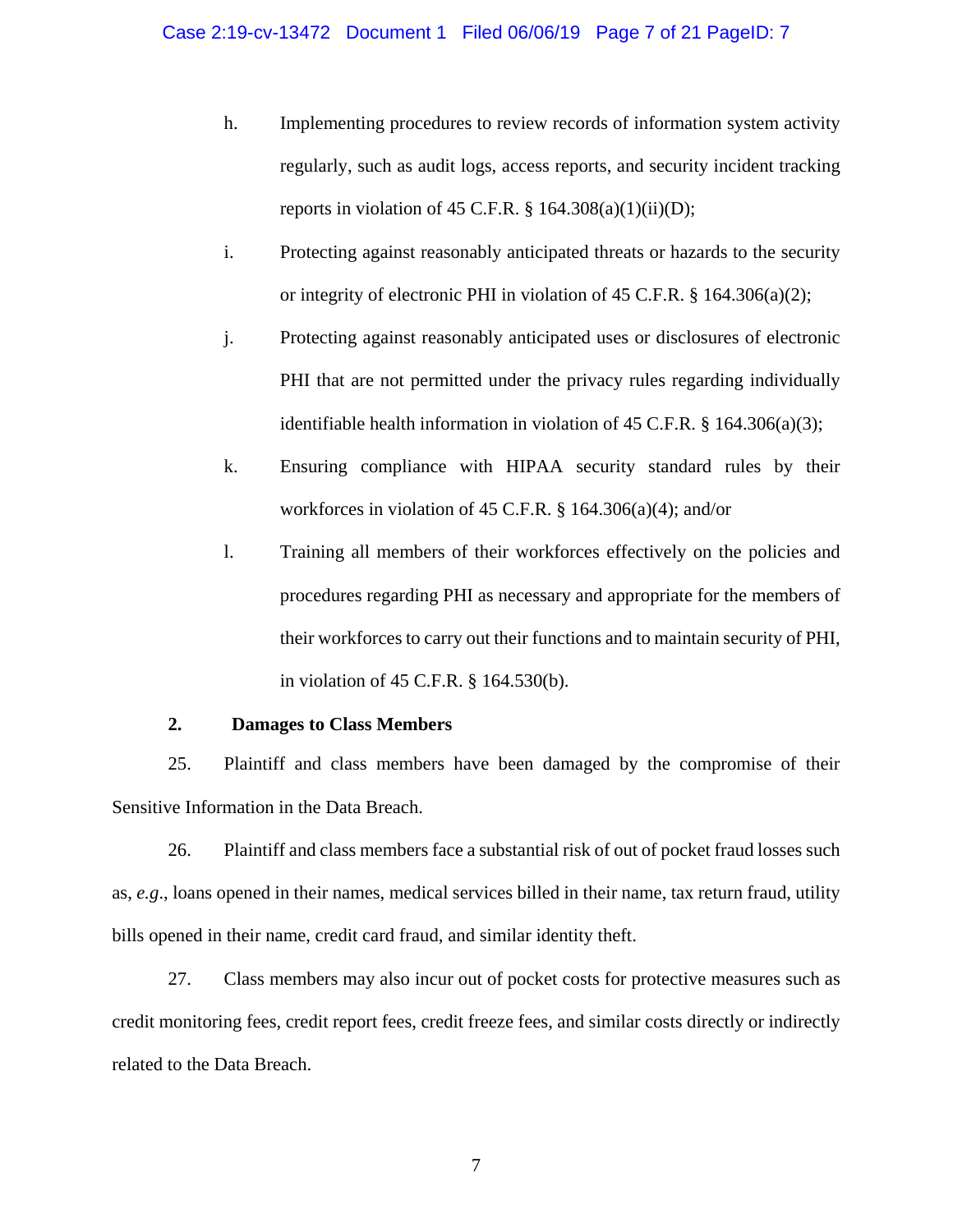#### Case 2:19-cv-13472 Document 1 Filed 06/06/19 Page 8 of 21 PageID: 8

28. Plaintiff and class members suffered a "loss of value" of their Sensitive Information when it was acquired by cyber thieves in the Data Breach. Numerous courts have recognized the propriety of "loss of value" damages in data breach cases.

29. Class members who paid Quest for its services were also damaged via "benefit of the bargain" damages. Such class members overpaid for a service that was intended to be accompanied by adequate data security, but was not. Part of the price class members paid to Quest was intended to be used by Quest to fund adequate data security and monitor its vendors' compliance with data security obligations. Quest did not properly monitor its vendors' compliance with data security obligations. Thus, the class members did not get what they paid for.

30. Plaintiff and class members have spent and will continue to spend significant amounts of time to monitor their financial and medical accounts for misuse.

31. The U.S. Government Accountability Office noted in a report on data breaches (the "GAO Report") that identity thieves often use identifying data such as Social Security numbers to open financial accounts, receive government benefits, and incur charges and credit in a person's name.<sup>4</sup> As the GAO Report states, this type of identity theft is particularly harmful because it often takes time for the victim to become aware of the theft, and the theft can adversely impact the victim for years.

32. In addition, the GAO Report states that victims of identity theft may face "substantial costs and inconveniences repairing damage to their credit records."5 Identity theft victims are frequently required to spend many hours, as well as money, repairing the impact to their credit.

l

<sup>4</sup> *See* https://www.gao.gov/new.items/d07737.pdf.

<sup>5</sup> *Id*.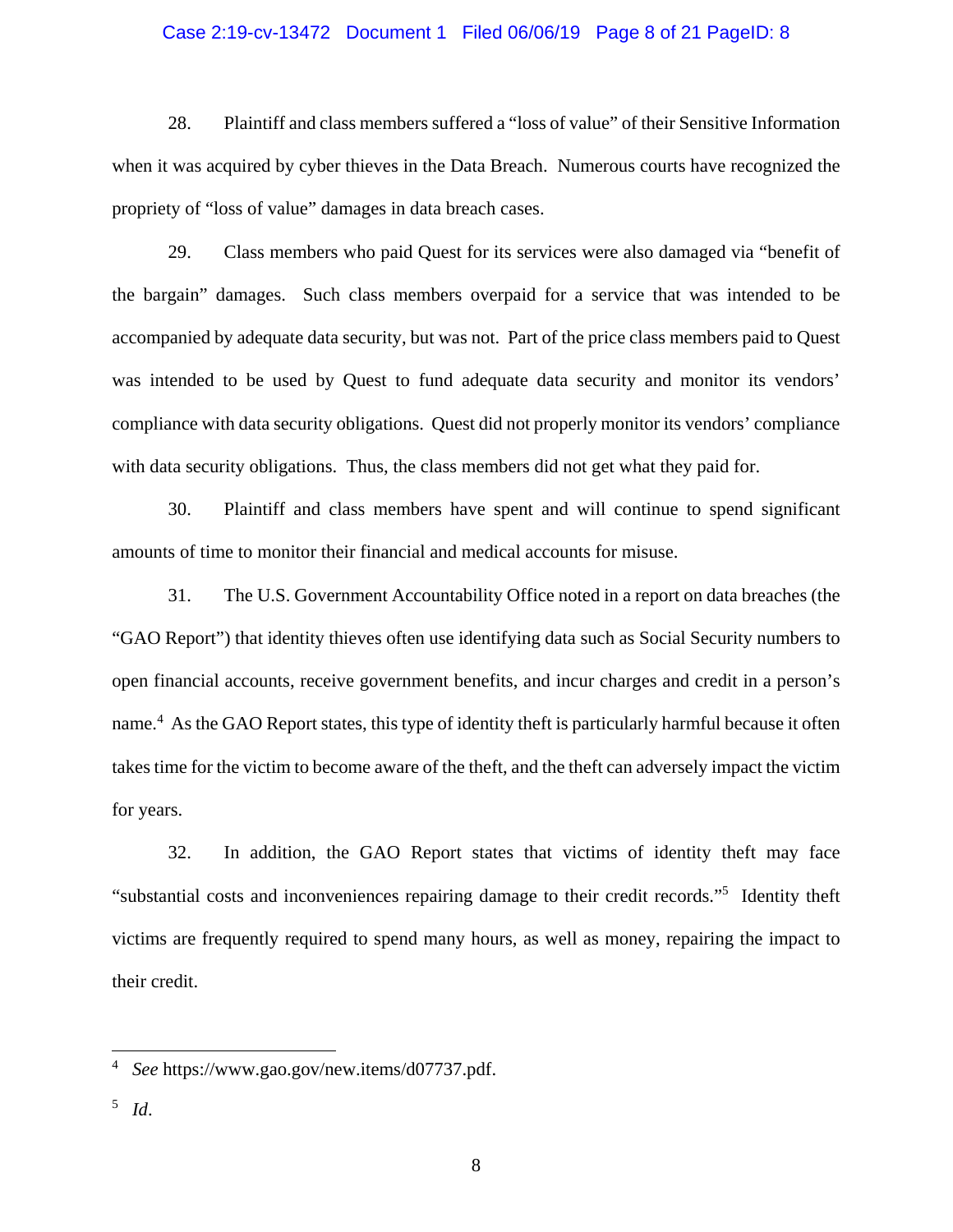#### Case 2:19-cv-13472 Document 1 Filed 06/06/19 Page 9 of 21 PageID: 9

33. There may be a substantial time lag – measured in years – between when sensitive information is stolen and when it is used. According to the GAO Report: "[O]nce stolen data have been sold or posted on the Web, fraudulent use of that information may continue for years. As a result, studies that attempt to measure the harm resulting from data breaches cannot necessarily rule out all future harm."<sup>6</sup> Thus, Plaintiff and class members must vigilantly monitor their financial and medical accounts for many years to come.

34. With access to the type of information that was accessed in the Data Breach, criminals can open accounts in victims' names; receive medical services in the victims' name; obtain a driver's license or official identification card in the victim's name but with the thief's photo; use the victim's name and Social Security number to obtain government benefits; file a fraudulent tax return using the victim's information; and give the victim's personal information to police during an arrest, resulting in an arrest warrant being issued in the victim's name.<sup>7</sup>

35. The Sensitive Information is such a valuable commodity to identity thieves that once the information has been compromised, criminals often sell it on the cyber "black-market" or "dark web" indefinitely. Cyber criminals routinely post stolen Social Security numbers, financial information, medical information, and other sensitive personal information on anonymous websites, making the information widely to a criminal underworld. There is an active and robust market for this information.

36. Medical information is especially valuable to identity thieves. Because of its value, the medical industry has experienced disproportionally higher numbers of data theft events than other industries. Defendants knew or should have known this, and strengthened their data systems

l

<sup>6</sup> *Id*.

<sup>7</sup> *See* Federal Trade Commission, Warning Signs of Identity Theft, *available at* https://www.identitytheft.gov/Warning-Signs-of-Identity-Theft.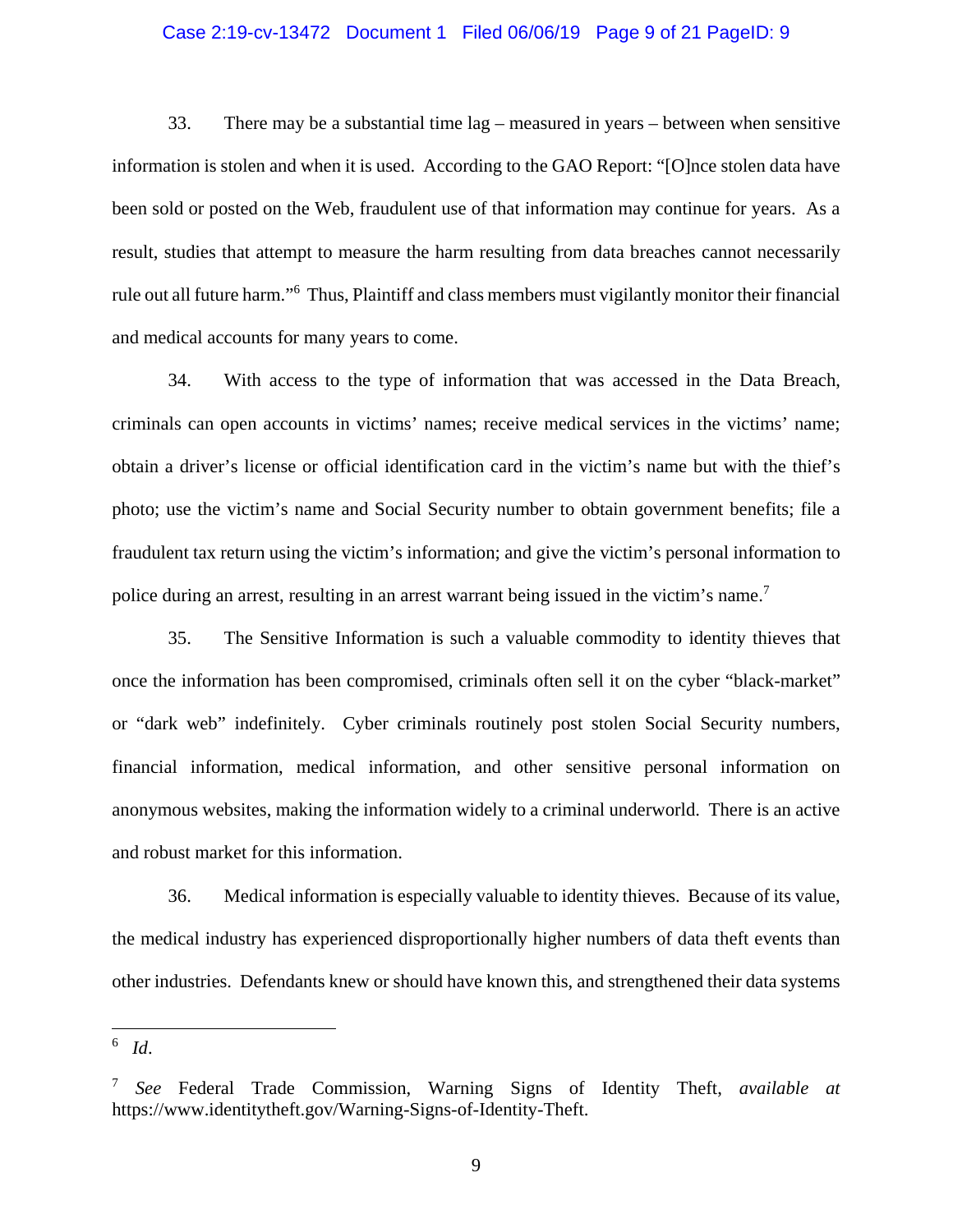## Case 2:19-cv-13472 Document 1 Filed 06/06/19 Page 10 of 21 PageID: 10

accordingly. Defendants were put on notice of the substantial and foreseeable risk of harm from a data breach, yet they failed to properly prepare for that risk.

## **V. CLASS ACTION ALLEGATIONS**

37. Plaintiff brings this case as a class action pursuant to Fed. R. Civ. P. 23(b)(2) and

(b)(3) on behalf of a Nationwide Class and a Massachusetts Sub-Class (collectively, the

"Classes"), defined as follows:

Nationwide Class: All persons in the United States who utilized Quest's services and whose Sensitive Information was maintained on AMCA's system that was compromised in the data breach announced by Quest on June 3, 2019.

Massachusetts Sub-Class: All persons in the State of Massachusetts who utilized Quest's services and whose Sensitive Information was maintained on AMCA's system that was compromised in the data breach announced by Quest on June 3, 2019.

38. Excluded from the above Classes are Defendants' executive officers, and the judge to whom this case is assigned.

39. Numerosity. The Classes are each so numerous that joinder of all members is impracticable. The Nationwide Class consists of 11.9 million individuals. The Massachusetts Sub-Class consists of tens of thousands or more individuals, on information and belief.

40. Commonality. There are many questions of law and/or fact common to Plaintiff

and the class. Common questions include, but are not limited to:

- a. Whether Defendants' data security systems prior to and during the Data Breach complied with applicable data security laws and regulations including, *e.g.*, HIPAA;
- b. Whether Defendants' data security systems prior to and during the Data Breach were consistent with industry standards;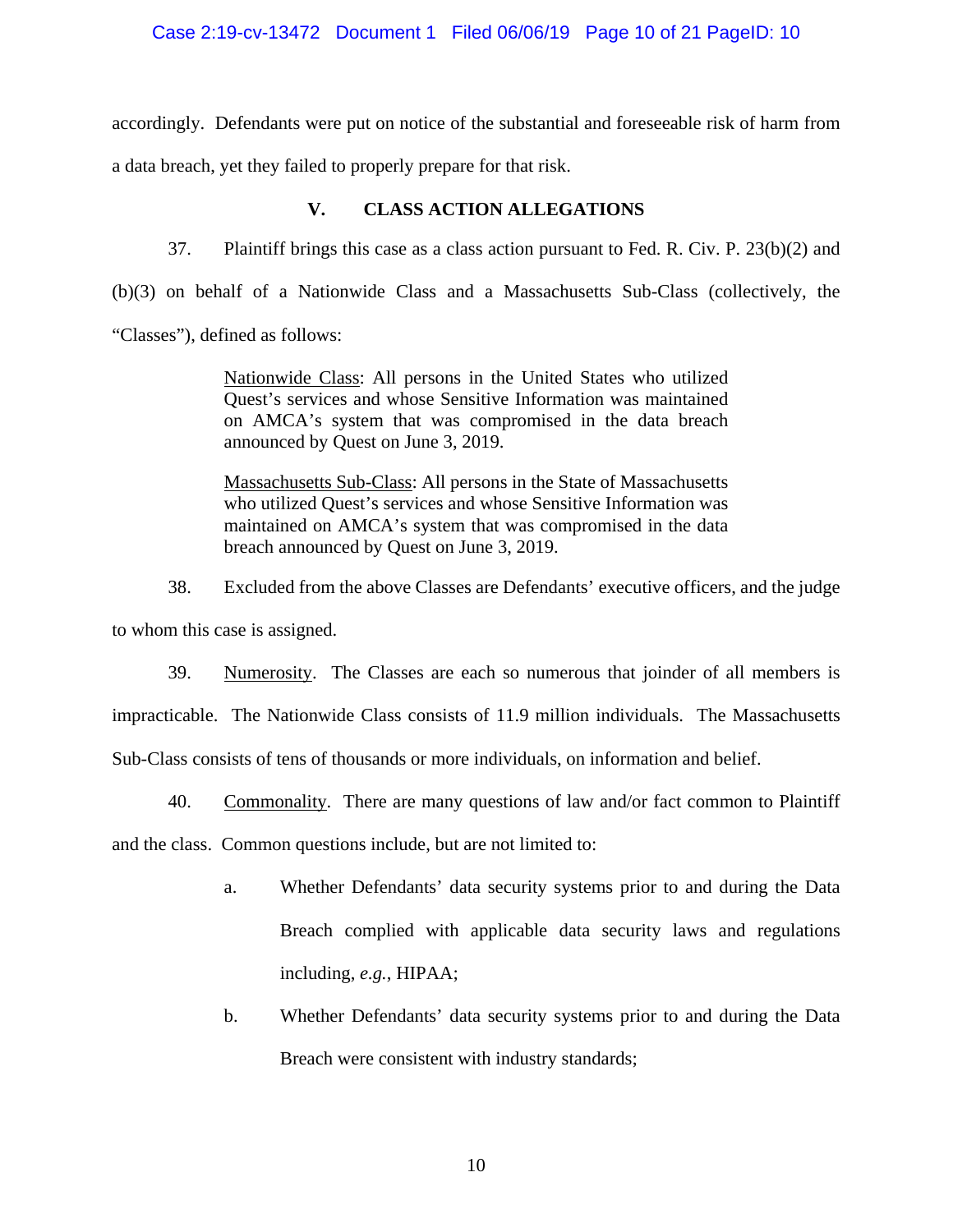- c. Whether Defendants owed a duty to class members to safeguard their Sensitive Information;
- d. Whether Defendants breached their duty to class members to safeguard their Sensitive Information;
- e. Whether computer hackers obtained class members' Sensitive Information in the Data Breach;
- f. Whether Defendants knew or should have known that their data security systems and monitoring processes were deficient;
- g. Whether Plaintiff and class members suffered legally cognizable damages as a result of Defendant's misconduct; and
- h. Whether Plaintiff and class members are entitled to injunctive relief.

41. Typicality. Plaintiff's claims are typical of the claims of class members in that Plaintiff, like all class members, had his personal information compromised in the Data Breach.

42. Adequacy of Representation. Plaintiff will fairly and adequately protect the interests of the Classes. Plaintiff has retained competent and capable counsel with significant experience in complex class action litigation, including data breach class actions. Plaintiff and his counsel are committed to prosecuting this action vigorously on behalf of the Classes. Plaintiff's counsel has the financial and personnel resources to do so. Neither Plaintiff nor his counsel have interests that are contrary to, or that conflict with, those of the Classes.

43. Predominance. Defendants have engaged in a common course of conduct toward Plaintiff and class members. The common issues arising from Defendants' conduct affecting class members predominate over any individualized issues. Adjudication of these common issues in a single action has important and desirable advantages of judicial economy.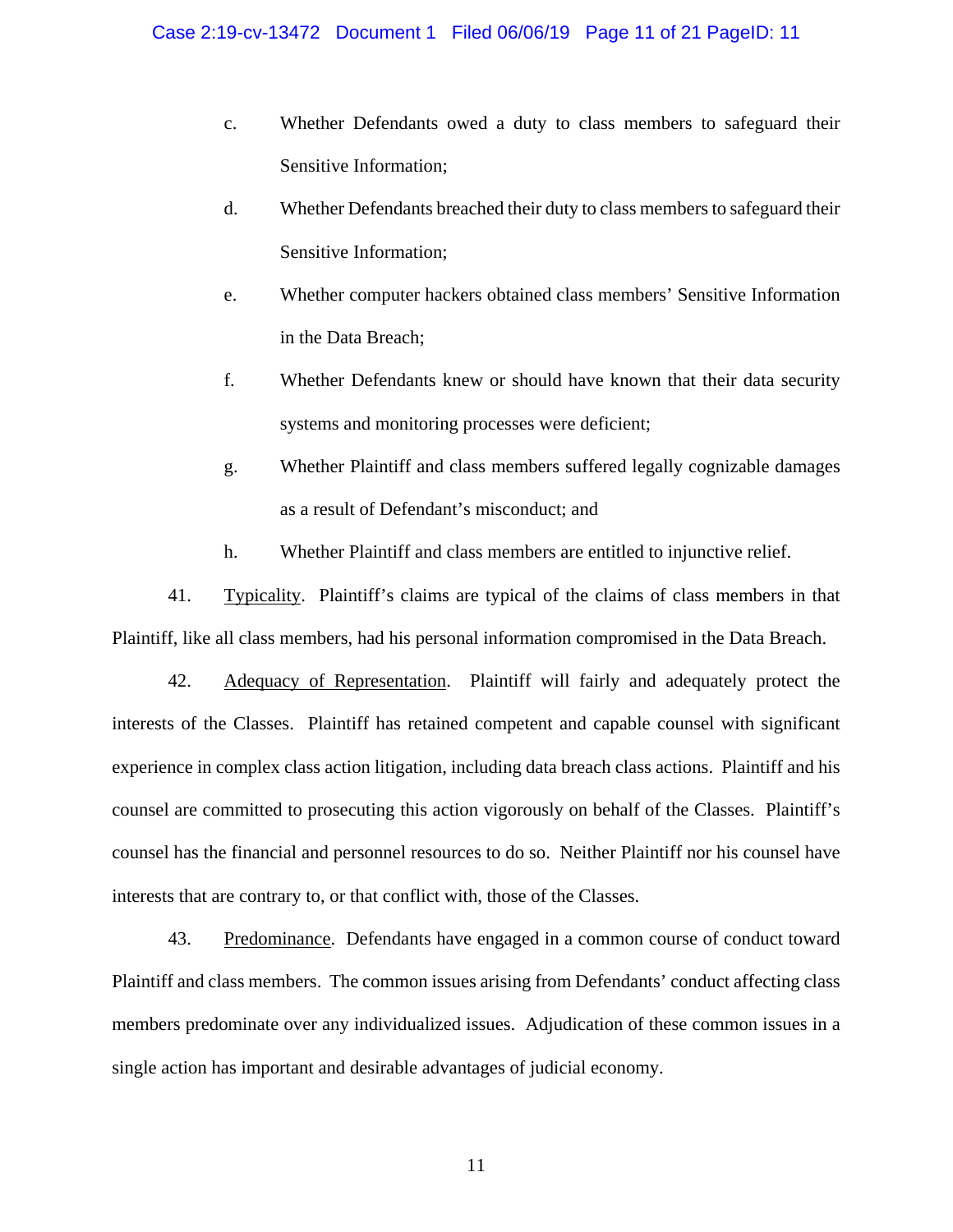### Case 2:19-cv-13472 Document 1 Filed 06/06/19 Page 12 of 21 PageID: 12

44. Superiority. A class action is superior to other available methods for the fair and efficient adjudication of the controversy. Class treatment of common questions of law and fact is superior to multiple individual actions or piecemeal litigation. Absent a class action, most class members would likely find that the cost of litigating their individual claim is prohibitively high and would therefore have no effective remedy. The prosecution of separate actions by individual class members would create a risk of inconsistent or varying adjudications with respect to individual class members, which would establish incompatible standards of conduct for Defendants. In contrast, the conduct of this action as a class action presents far fewer management difficulties, conserves judicial resources and the parties' resources, and protects the rights of each class member.

45. Defendants have acted on grounds that apply generally to the Classes as a whole, so that injunctive relief is appropriate on a class-wide basis under Fed. R. Civ. P. 23(b)(2).

## **VI. CAUSES OF ACTION**

## **COUNT I**

# **NEGLIGENCE (On Behalf of the Nationwide Class and Massachusetts Sub-Class)**

46. Plaintiff re-alleges and incorporates by reference all preceding allegations.

47. Quest required Plaintiff and class members to submit non-public personal information in order to obtain medical services, which it forwarded to Optum360 and/or AMCA for billing purposes.

48. By collecting and storing this data, and sharing it and using it for commercial gain, Defendants had a duty of care to use reasonable means to secure and safeguard class members' Sensitive Information, to prevent disclosure of the information, and to safeguard the information from theft. Defendants' duty included a responsibility to implement processes by which they could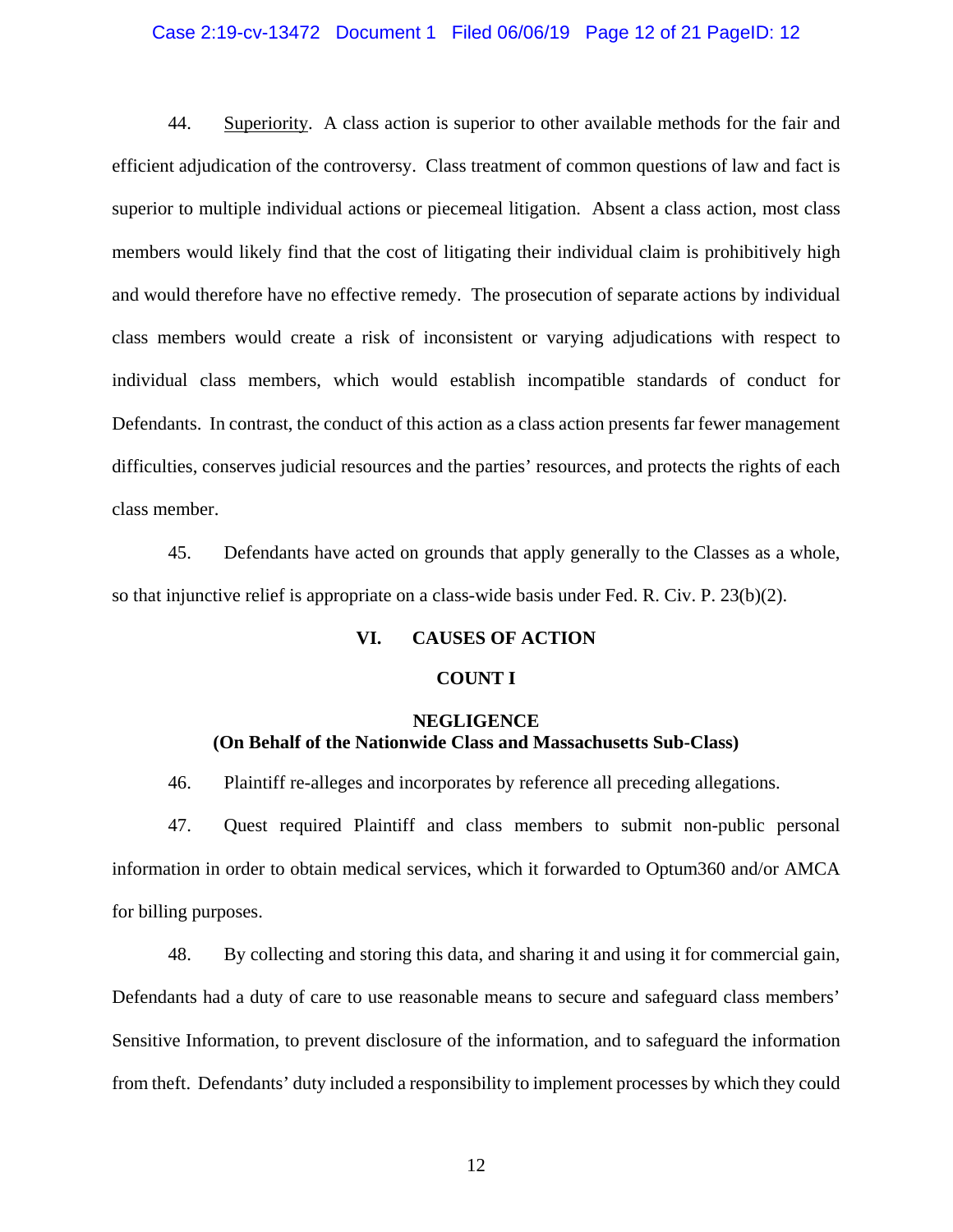### Case 2:19-cv-13472 Document 1 Filed 06/06/19 Page 13 of 21 PageID: 13

detect a breach of their security systems in a reasonably expeditious period of time and to give prompt notice to those affected in the case of a data breach.

49. Defendants owed a duty of care to Plaintiff and class members to provide data security consistent with industry standards and other requirements discussed herein, and to ensure that their systems and networks, and the personnel responsible for them, adequately protected the Sensitive Information.

50. Defendants' duty of care to use reasonable security measures arose as a result of the special relationship that existed between Quest and its client patients, which is recognized by laws and regulations including but not limited to HIPAA, as well as common law. Defendants were in a position to ensure that their systems were sufficient to protect against the foreseeable risk of harm to class members from a data breach.

51. Defendants' duty to use reasonable security measures under HIPAA required Defendants to "reasonably protect" confidential data from "any intentional or unintentional use or disclosure" and to "have in place appropriate administrative, technical, and physical safeguards to protect the privacy of protected health information."  $45$  C.F.R. § 164.530(c)(1). Some or all of the medical information at issue in this case constitutes "protected health information" within the meaning of HIPAA.

52. In addition, Defendants had a duty to employ reasonable security measures under Section 5 of the Federal Trade Commission Act, 15 U.S.C. § 45, which prohibits "unfair . . . practices in or affecting commerce," including, as interpreted and enforced by the FTC, the unfair practice of failing to use reasonable measures to protect confidential data.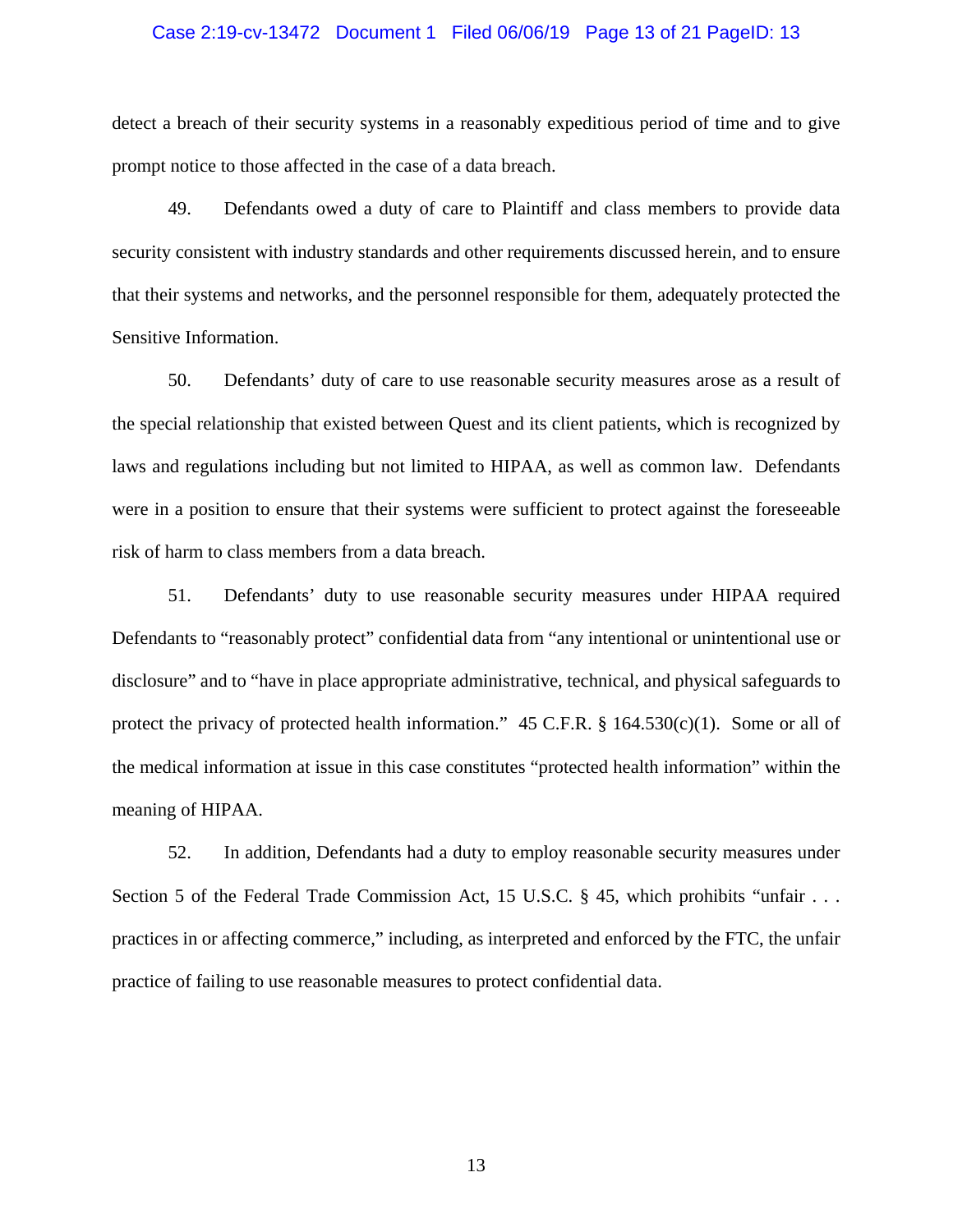### Case 2:19-cv-13472 Document 1 Filed 06/06/19 Page 14 of 21 PageID: 14

53. Defendants' duty to use reasonable care in protecting confidential data arose not only as a result of the statutes and regulations described above, but also because Defendants are bound by industry standards to protect confidential Sensitive Information.

54. Defendants breached their duties, and thus were negligent, by failing to use reasonable measures to protect class members' Sensitive Information, and by failing to provide timely notice of the Data Breach. The specific negligent acts and omissions committed by Defendants include, but are not limited to, the following:

- a. Failing to adopt, implement, and maintain adequate security measures to safeguard class members' Sensitive Information;
- b. Failing to adequately monitor the security of AMCA's networks and systems;
- c. Failure by Quest to periodically ensure that its vendors, including Optum360 and AMCA, had plans in place to maintain reasonable data security safeguards;
- d. Allowing unauthorized access to class members' Sensitive Information;
- e. Failing to detect in a timely manner that class members' Sensitive Information had been compromised; and
- f. Failing to timely notify class members about the Data Breach so that they could take appropriate steps to mitigate the potential for identity theft and other damages.

55. It was foreseeable that Defendants' failure to use reasonable measures to protect class members' Sensitive Information would result in injury to class members. Further, the breach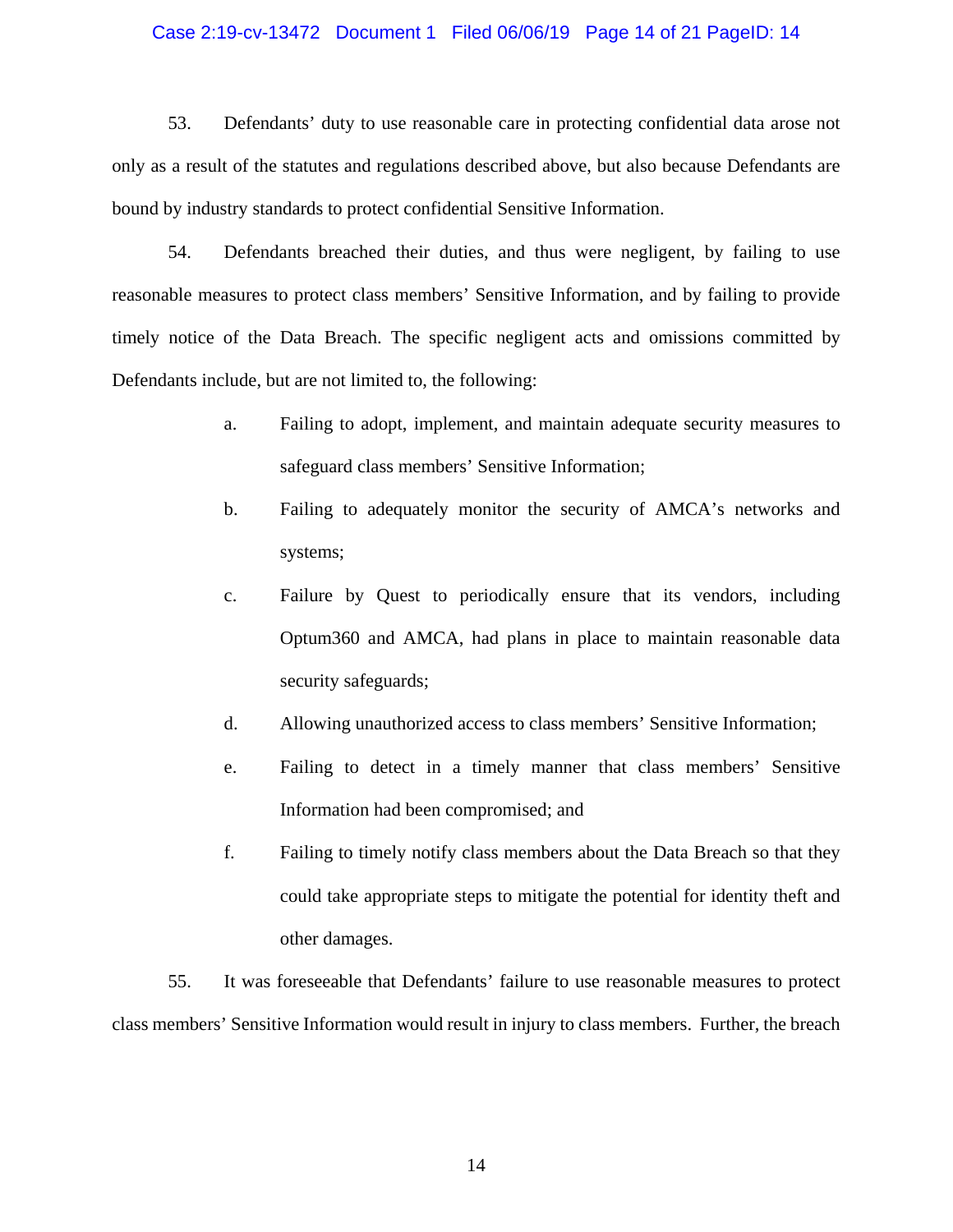### Case 2:19-cv-13472 Document 1 Filed 06/06/19 Page 15 of 21 PageID: 15

of security was reasonably foreseeable given the known high frequency of data breaches in the medical industry.

56. It was therefore foreseeable that the failure to adequately safeguard class members' Sensitive Information would result in one or more types of injuries to class members.

57. Plaintiff and class members are entitled to compensatory and consequential damages suffered as a result of the Data Breach.

58. Plaintiff and class members are also entitled to injunctive relief requiring Defendants to, *e.g*.,: (i) strengthen their data security systems and monitoring procedures; (ii) submit to future annual audits of those systems and monitoring procedures; and (iii) immediately provide free credit monitoring to all class members.

#### **COUNT II**

# **BREACH OF IMPLIED CONTRACT (On Behalf of the Nationwide Class and Massachusetts Sub-Class)**

59. Plaintiff re-alleges and incorporates by reference all preceding allegations.

60. When Plaintiff and class members provided their Sensitive Information to Defendants in exchange for Defendants' services, they entered into implied contracts with Defendants pursuant to which Defendants agreed to reasonably protect such information.

61. Defendants solicited and invited class members to provide their Sensitive Information as part of Defendants' regular business practices. Plaintiff and class members accepted Defendants' offers and provided their Sensitive Information to Defendants.

62. In entering into such implied contracts, Plaintiff and class members reasonably believed and expected that Defendants' data security practices complied with relevant laws and regulations, including HIPAA, and were consistent with industry standards.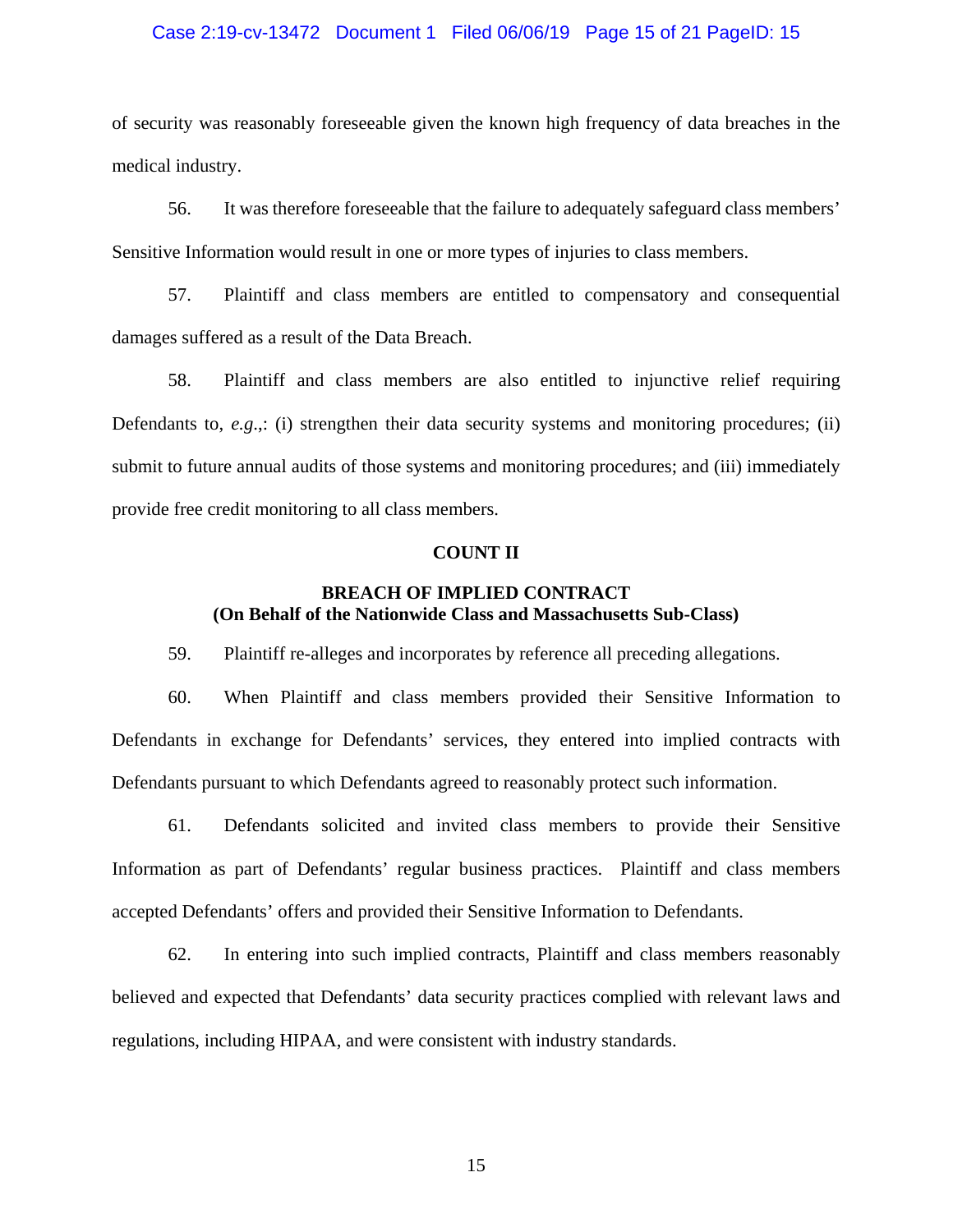### Case 2:19-cv-13472 Document 1 Filed 06/06/19 Page 16 of 21 PageID: 16

63. Class members were aware of, or reasonably anticipated that, Quest would forward certain Sensitive Information to vendors, as disclosed in Quest's Notice of Privacy Practices.

64. Class members who paid money to Quest reasonably believed and expected that Defendants would use part of those funds to obtain adequate data security. Defendants failed to do so.

65. Plaintiff and class members would not have entrusted their Sensitive Information to Defendants in the absence of the implied contract between them and Defendants to keep the information reasonably secure. Plaintiff and class members would not have entrusted their Sensitive Information to Quest in the absence of Quest's implied promise to monitor its vendors to ensure that they adopted reasonable data security measures.

66. Plaintiff and class members fully and adequately performed their obligations under the implied contracts with Defendants.

67. Defendants breached their implied contracts class members by failing to safeguard and protect their Sensitive Information. Quest breached its implied contract with class members by failing to properly monitor the data security practices of its vendors, Defendants Optum360 and AMCA.

68. As a direct and proximate result of Defendants' breaches of the implied contracts, class members sustained damages as alleged herein.

69. Plaintiff and class members are entitled to compensatory and consequential damages suffered as a result of the Data Breach.

70. Plaintiff and class members are also entitled to injunctive relief requiring Defendants to, *e.g*.,: (i) strengthen their data security systems and monitoring procedures; (ii)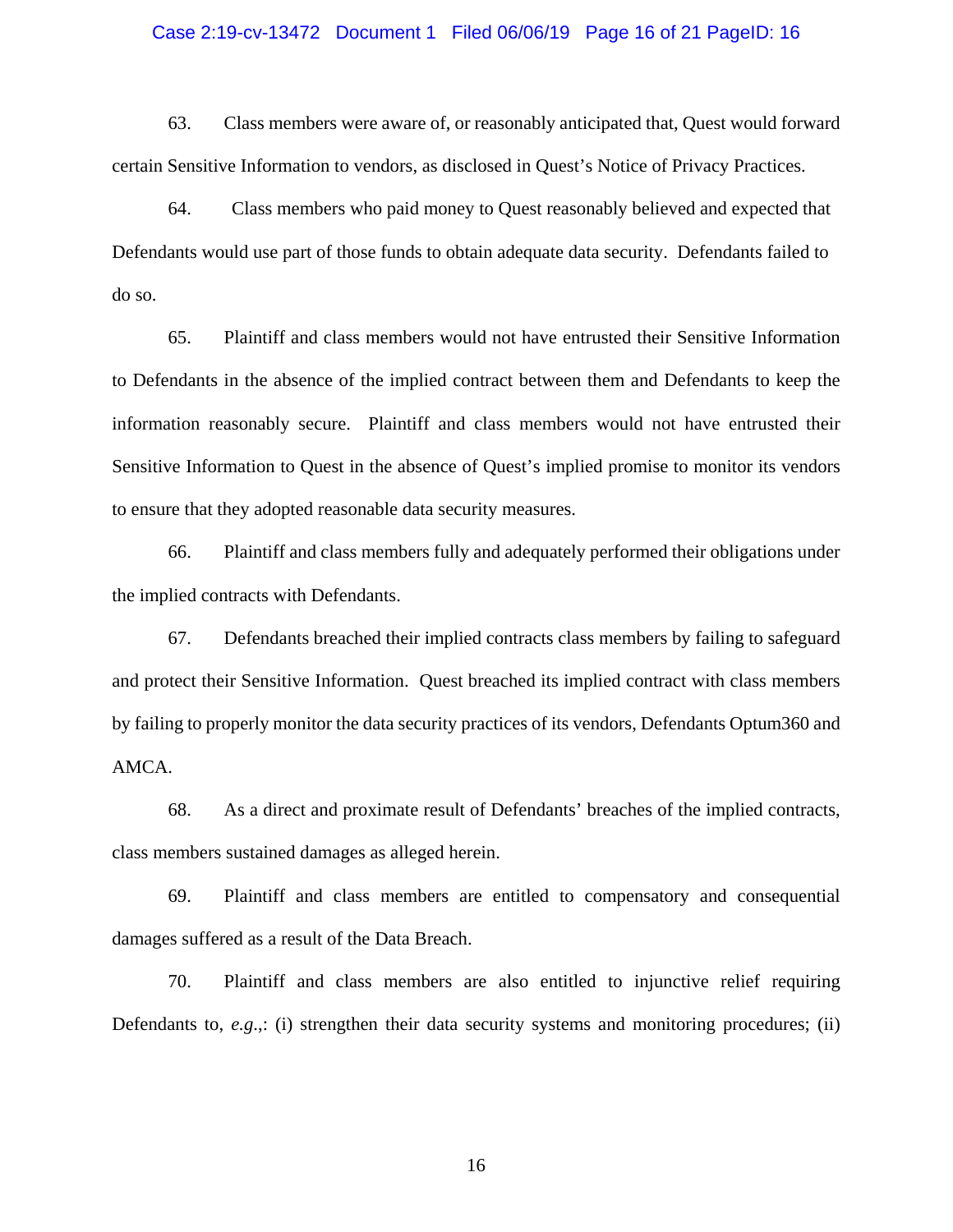Case 2:19-cv-13472 Document 1 Filed 06/06/19 Page 17 of 21 PageID: 17

submit to future annual audits of those systems and monitoring procedures; and (iii) immediately provide free credit monitoring to all class members.

## **COUNT III**

# **MASSACHUSETTS CONSUMER PROTECTION ACT, Mass. Gen. Laws Ann. Ch. 93A, §§ 1,** *et seq***. (On Behalf of the Massachusetts Sub-Class)**

71. Plaintiff re-alleges and incorporates by reference all preceding allegations.

72. Plaintiff, members of the Massachusetts Sub-Class, and Defendants are each "persons" under Mass. Gen. Laws. Ann. Ch. 93A, § 1(a).

73. Defendants operate in "trade or commerce" under Mass. Gen. Laws Ann. Ch. 93A,  $§$  1(b).

74. Defendants advertised, offered, or sold goods or services in Massachusetts and engaged in trade or commerce directly or indirectly affecting residents of Massachusetts, as defined by Mass. Gen. Laws Ann. Ch. 93A, § 1(b).

75. Defendants engaged in unfair methods of competition and unfair and deceptive acts and practices in the conduct of trade or commerce, in violation of Mass. Gen. Laws Ann. Ch. 93A, § 2(a), including by:

- a. Failing to implement and maintain reasonable data security measures to protect Massachusetts Sub-Class members' Sensitive Information;
- b. Failing to identify foreseeable security risks, remediate the foreseeable risks, and improve data security measures in response to the countless wellpublicized prior data breaches within the medical industry;
- c. Failing to comply with statutory, regulatory, and common law duties pertaining to the security of Massachusetts Sub-Class members' Sensitive Information, including duties imposed by HIPAA; the FTC Act at 15 U.S.C.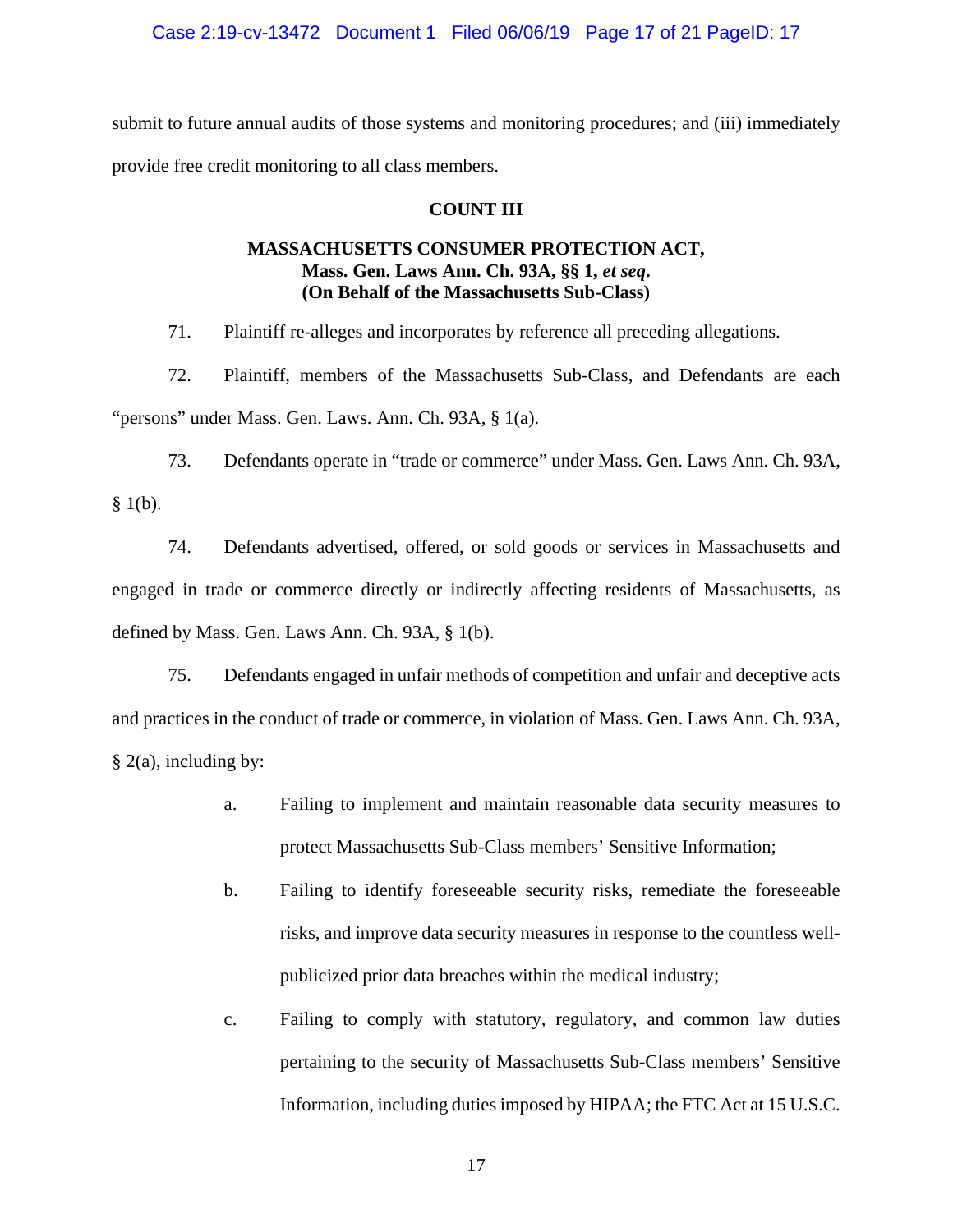§ 45; and the Massachusetts Data Security statute and its implementing regulations at Mass. Gen. Laws Ann. Ch. 93H, § 2 and 201 Mass. Code Regs. 17.01-05;

- d. Misrepresenting that they would reasonably protect the confidentiality of class members' personal information;
- e. Misrepresenting that they would comply with legal duties pertaining to the security of class members' personal information; and
- f. Omitting, suppressing, and concealing the material fact that they did not adopt reasonable measures to secure class members' personal information.

76. Defendants' acts and practices were "unfair" because they fall within the penumbra of common law, statutory, and established concepts of unfairness, given that Defendants held the true facts about their inadequate data security measures, which Plaintiff and the Massachusetts Sub-Class members could not independently discover.

77. Plaintiff and Massachusetts Sub-Class members could not have reasonably avoided injury because Defendants' acts and practices unreasonably created or took advantage of an obstacle to the free exercise of consumer decision-making. By withholding important information from patients about the inadequacy of their data security systems, Defendants created an asymmetry of information between them and patients that precluded patients from taking action to avoid or mitigate injury.

78. Defendants' inadequate data security practices had no countervailing benefit to patients or to competition.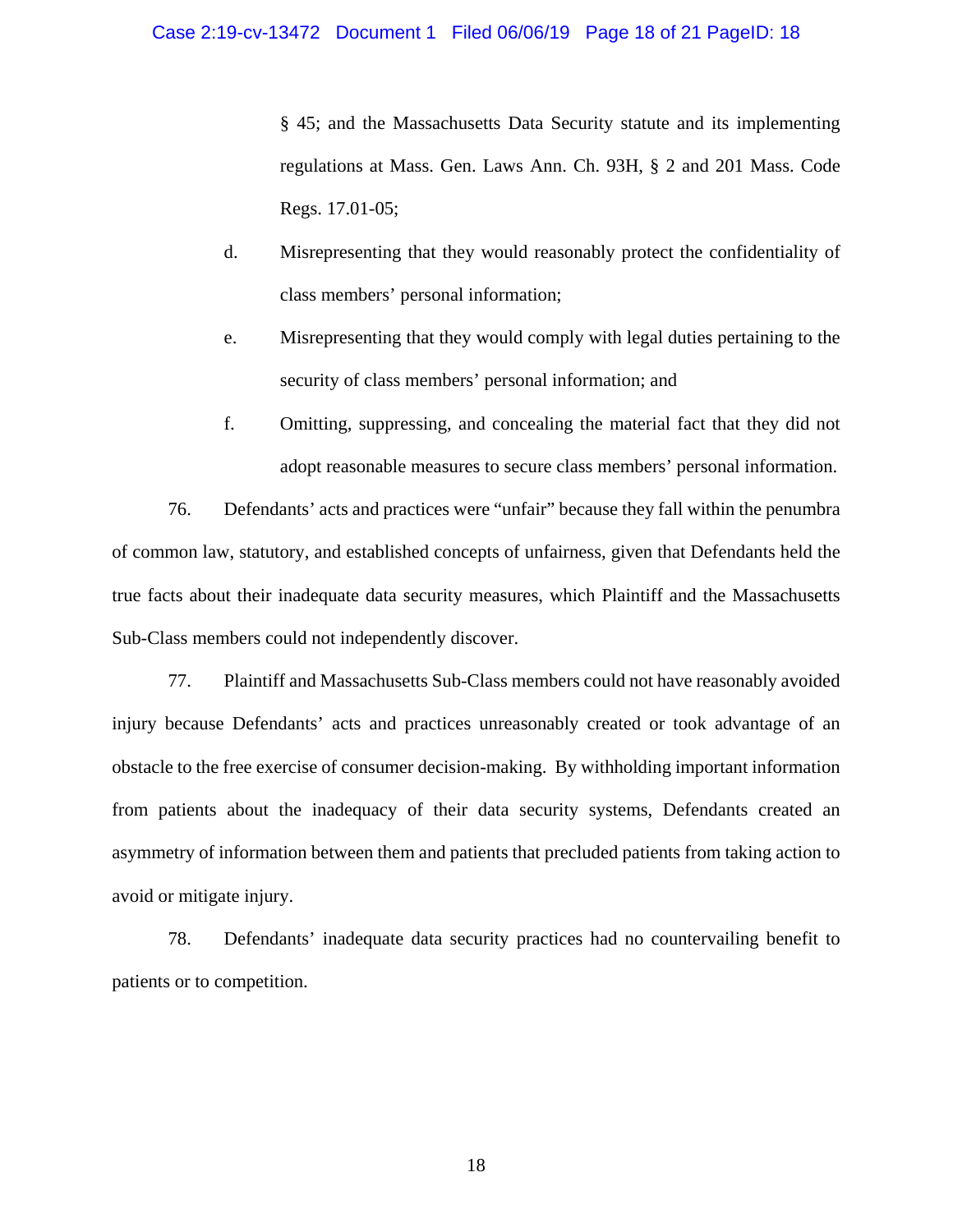### Case 2:19-cv-13472 Document 1 Filed 06/06/19 Page 19 of 21 PageID: 19

79. Defendants mislead Plaintiff and Massachusetts Sub-Class members to induce them to rely on Defendants' misrepresentations and omissions in conducting business with Defendants.

80. Defendants' misrepresentations and omissions were material because they were likely to deceive reasonable consumers about the adequacy of Defendants' data security and ability to protect the confidentiality of class members' Sensitive Information.

81. Defendants acted intentionally, knowingly, and/or maliciously in violating the Massachusetts Consumer Protection Act, and recklessly disregarded Plaintiff's and Massachusetts Sub-Class members' rights.

82. Defendants were on notice of the high risk of data breaches within the medical industry generally and within their own businesses specifically.

83. As a direct and proximate result of Defendants' unfair and deceptive acts, Plaintiff and Massachusetts Sub-Class members have suffered and will continue to suffer injury, ascertainable losses of money or property, and/or monetary and non-monetary damages, including from fraud and identity theft; time and expenses related to monitoring their financial accounts for fraudulent activity; an increased, imminent risk of fraud and identity theft; loss of value of their Sensitive Information; and benefit of the bargain damages for class members who paid money for Quest's services.

84. Plaintiff and Massachusetts Sub-Class members seek all monetary and nonmonetary relief allowed by law, including actual damages, consequential damages, exemplary damages, injunctive or other equitable relief, and attorneys' fees and costs.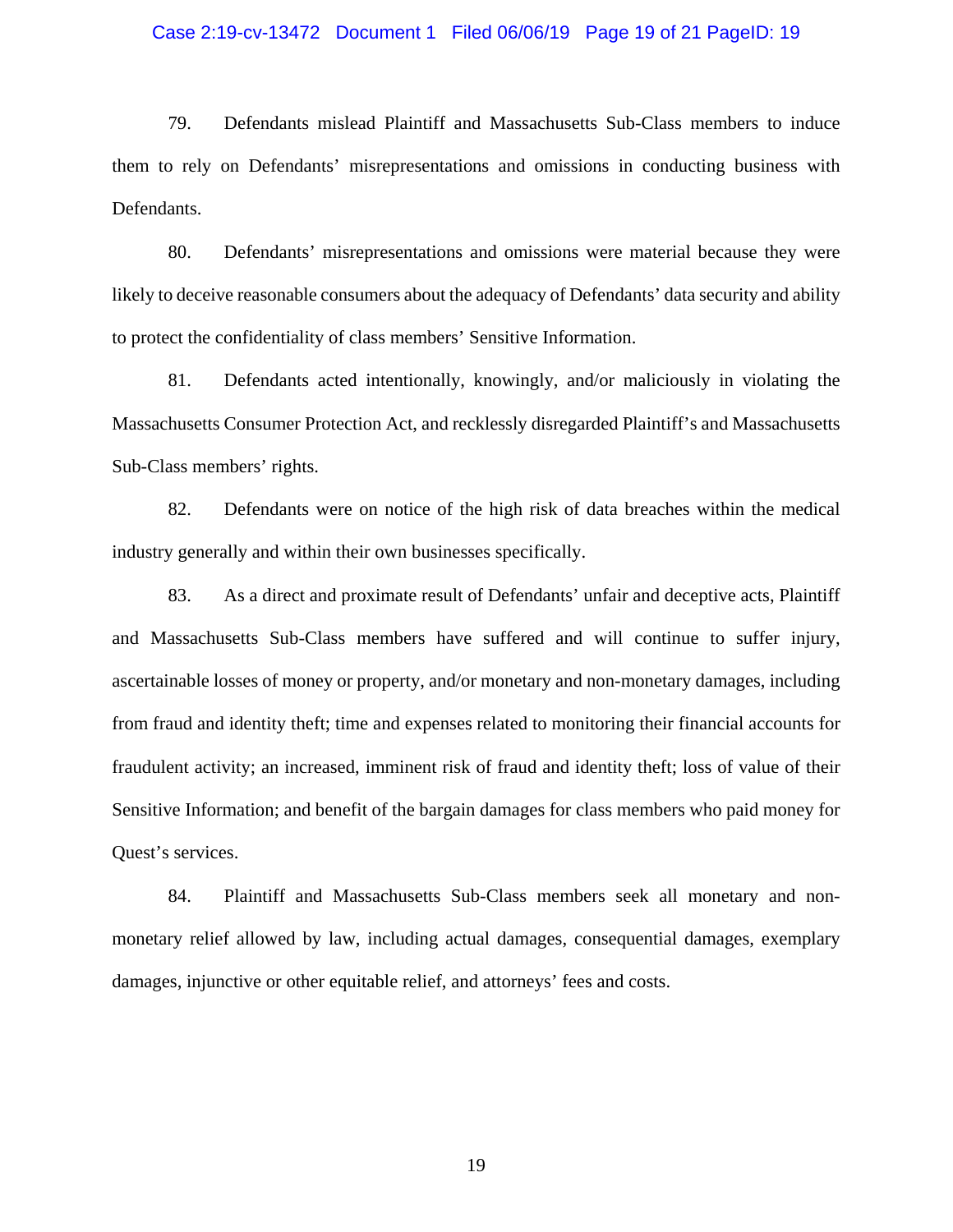Case 2:19-cv-13472 Document 1 Filed 06/06/19 Page 20 of 21 PageID: 20

## **RELIEF REQUESTED**

Plaintiff, on behalf of all others similarly situated, requests that the Court enter judgment against Defendants including the following:

A. Determining that this matter may proceed as a class action and certifying the classes asserted herein;

B. Appointing Plaintiff as representative of each of the classes and Plaintiff's counsel as class counsel;

C. An award to Plaintiffs and the Classes of compensatory and consequential damages;

D. Injunctive relief requiring Defendants to, *e.g.*,: (i) strengthen their data security systems and monitoring procedures; (ii) submit to future annual audits of those systems and monitoring procedures; and (iii) immediately provide free credit monitoring to all class members;

E. An award of attorneys' fees, costs, and expenses, as provided by law or equity;

F. An award of pre-judgment and post-judgment interest, as provided by law or equity;

and

G. Such other or further relief as the Court may allow.

#### **JURY TRIAL DEMAND**

Plaintiffs demand a jury trial on all issues so triable.

Dated: June 6, 2019 Respectfully submitted,

*/s/ Peter S. Pearlman* 

 Peter S. Pearlman **COHN LIFLAND PEARLMAN HERRMANN & KNOPF LLP**  Park 80 West – Plaza One 250 Pehle Avenue, Suite 401 Saddle Brook, NJ 07663 Tel.: (201) 845-9600 Fax: (201) 845-9423 psp@njlawfirm.com